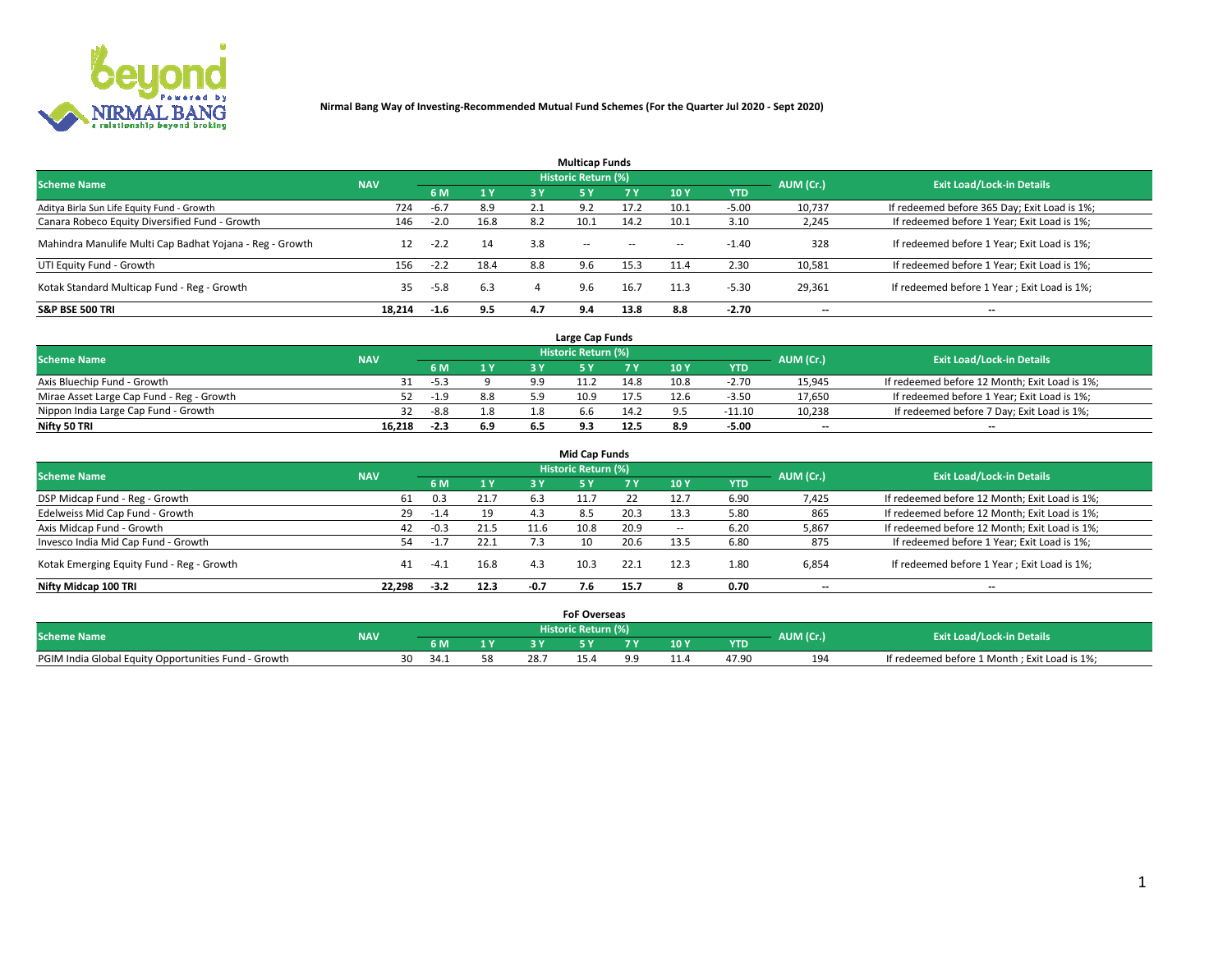

| Large & Midcap                                   |            |        |      |     |                            |      |      |         |                          |                                              |  |  |  |
|--------------------------------------------------|------------|--------|------|-----|----------------------------|------|------|---------|--------------------------|----------------------------------------------|--|--|--|
| <b>Scheme Name</b>                               | <b>NAV</b> |        |      |     | <b>Historic Return (%)</b> |      |      |         | AUM (Cr.)                | <b>Exit Load/Lock-in Details</b>             |  |  |  |
|                                                  |            | 6 M    | 1Y   | 3 Y |                            | 7 V  | 10Y  | YTD     |                          |                                              |  |  |  |
| Mirae Asset Emerging Bluechip Fund - Growth      | 59         | $-0.1$ | 16.3 | 8.3 | 14.9                       | 25.6 | 18.2 | 1.80    | 10,596                   | If redeemed before 1 Year; Exit Load is 1%;  |  |  |  |
| Canara Robeco Emerging Equities - Growth         | 101        | $-2.9$ | 18.7 |     |                            | 24.2 | 15.5 | 3.90    | 5,543                    | If redeemed before 1 Year; Exit Load is 1%;  |  |  |  |
| Principal Emerging Bluechip Fund - Growth        | 110        | $-2.6$ | 17.3 |     | 10.9                       | 21.3 | 12.8 | 2.00    | 2,015                    | If redeemed before 365 Day; Exit Load is 1%; |  |  |  |
| Invesco India Growth Opportunities Fund - Growth |            | -5.1   | 8.5  |     | 9.4                        | 15.4 | 10.7 | $-3.30$ | 2,703                    | If redeemed before 1 Year; Exit Load is 1%;  |  |  |  |
| Sundaram Large and Mid Cap Fund - Reg - Growth   | 34         | -8.9   | 6.4  |     | 02                         | 15.7 | 8.8  | $-6.90$ | 1,196                    | If redeemed before 365 Day; Exit Load is 1%; |  |  |  |
| NIFTY Large Midcap 250 TRI                       | 7.386      | $-1.6$ | 12.2 | 4.5 |                            | 16.1 | 9.8  | $-0.40$ | $\overline{\phantom{a}}$ | $- -$                                        |  |  |  |

|                                                     |            |        |      |            | <b>Focused Funds</b>       |      |        |            |                          |                                               |
|-----------------------------------------------------|------------|--------|------|------------|----------------------------|------|--------|------------|--------------------------|-----------------------------------------------|
| <b>Scheme Name</b>                                  | <b>NAV</b> |        |      |            | <b>Historic Return (%)</b> |      |        |            | AUM (Cr.)                | <b>Exit Load/Lock-in Details</b>              |
|                                                     |            | 6 M    | 1 Y  |            |                            |      | 10 Y   | <b>YTD</b> |                          |                                               |
| Axis Focused 25 Fund - Growth                       | 30         | $-6.2$ | 10.5 |            | 11.9                       | 15.9 | $\sim$ | $-3.30$    | 11,043                   | If redeemed before 12 Month; Exit Load is 1%; |
| ICICI Prudential Focused Equity Fund - Ret - Growth |            | 10.2   | 12.4 |            |                            | 12.6 |        | 8.40       | 755                      | If redeemed before 1 Year; Exit Load is 1%;   |
| SBI Focused Equity Fund - Growth                    | 151        | $-6.3$ | 12.9 | 8.9        |                            | 17.5 |        | $-1.80$    | 9,506                    | If redeemed before 1 Year; Exit Load is 1%;   |
| <b>S&amp;P BSE 500 TRI</b>                          | 18,214     | -1.6   | 9.5  | <b>A</b> : |                            | 13.8 |        | $-2.70$    | $\overline{\phantom{a}}$ | $- -$                                         |

| <b>Small Cap Funds</b>       |            |                                  |      |      |      |      |                 |            |       |                                             |  |  |
|------------------------------|------------|----------------------------------|------|------|------|------|-----------------|------------|-------|---------------------------------------------|--|--|
| <b>Scheme Name</b>           | <b>NAV</b> | Historic Return (%)<br>AUM (Cr.) |      |      |      |      |                 |            |       | <b>Exit Load/Lock-in Details</b>            |  |  |
|                              |            | 6 M                              |      |      |      |      | 10 <sub>Y</sub> | <b>YTD</b> |       |                                             |  |  |
| HDFC Small Cap Fund - Growth | 39         | $-1.8$                           |      |      |      |      |                 | 0.10       | 7,851 | If redeemed before 1 Year; Exit Load is 1%; |  |  |
| SBI Small Cap Fund - Growth  |            |                                  | 23.4 |      | 14.1 |      |                 | 10.20      | 4.270 | If redeemed before 1 Year; Exit Load is 1%; |  |  |
| Nifty Smallcap 100 TRI       | 7.123      | $-4.1$                           | 10.9 | -7.5 |      | 12.8 | 4.5             | $-0.60$    | $- -$ | $- -$                                       |  |  |

| ELSS Schemes (Tax Saving u/s 80-C)           |            |        |      |                            |       |        |        |            |                          |                                  |  |  |  |
|----------------------------------------------|------------|--------|------|----------------------------|-------|--------|--------|------------|--------------------------|----------------------------------|--|--|--|
| <b>Scheme Name</b>                           | <b>NAV</b> |        |      | <b>Historic Return (%)</b> |       |        |        |            | AUM (Cr.)                | <b>Exit Load/Lock-in Details</b> |  |  |  |
|                                              |            | 6 M    | 1Y   | 3 Y                        | -5 Y  | 7 Y    | 10Y    | <b>YTD</b> |                          |                                  |  |  |  |
| Aditya Birla Sun Life Tax Relief 96 - Growth | 32         | $-1.7$ | 13.6 | 4.9                        |       | 17.2   | 10.4   | $-0.40$    | 10,383                   | Nil                              |  |  |  |
| Axis Long Term Equity Fund - Growth          | 47         | $-6.8$ | 9.8  |                            | 9.4   | 19.1   | 14.7   | $-3.70$    | 21,051                   | Nil                              |  |  |  |
| Canara Robeco Equity Tax Saver Fund - Growth | 72         | $-1.6$ | 18.7 | a 1                        | 10.4  | 15.1   | 10.4   | 4.70       | 1,089                    | Nil                              |  |  |  |
| Invesco India Tax Plan - Growth              | 54         | $-4.2$ | 12.8 | 6.5                        | 9.3   | 17.1   | 11.6   | $-0.10$    | 1,075                    | Nil                              |  |  |  |
| Mirae Asset Tax Saver Fund - Reg - Growth    | 19         | 0.3    | 13.7 | -8.1                       | $- -$ | $\sim$ | $\sim$ | $0.0\,$    | 3,858                    | Nil                              |  |  |  |
| S&P BSE 200 TRI                              | 5,876      | $-1.7$ | 8.8  | 5.5                        | 9.6   | 13.7   |        | $-3.30$    | $\overline{\phantom{a}}$ | $- -$                            |  |  |  |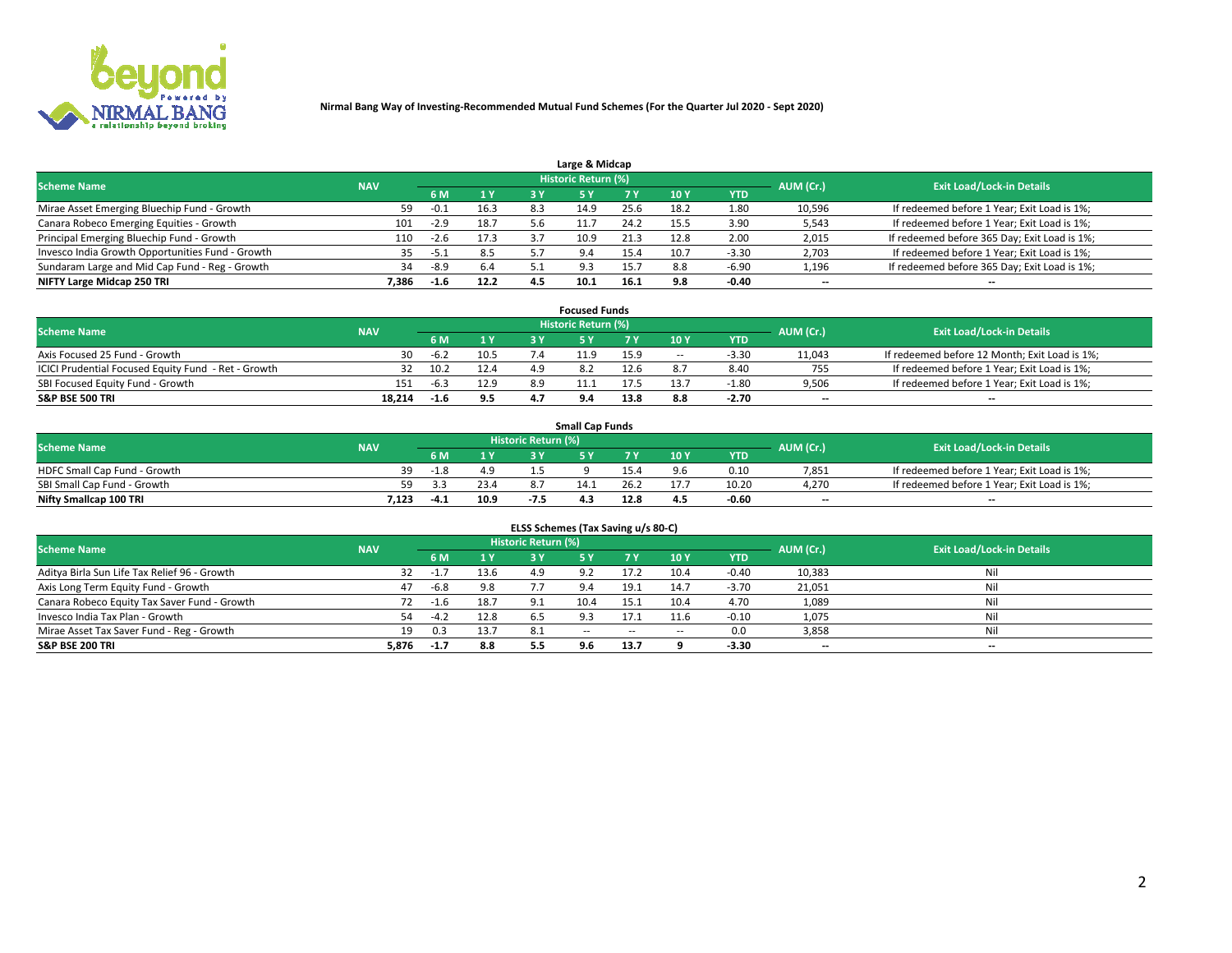

|                                                        |            |            |      |                            | <b>Solution Oriented</b> |      |                          |            |                          |                                                                     |
|--------------------------------------------------------|------------|------------|------|----------------------------|--------------------------|------|--------------------------|------------|--------------------------|---------------------------------------------------------------------|
| <b>Scheme Name</b>                                     | <b>NAV</b> |            |      | <b>Historic Return (%)</b> |                          |      |                          |            | AUM (Cr.)                | <b>Exit Load/Lock-in Details</b>                                    |
|                                                        |            | <b>6 M</b> | 1 Y  | 3 Y                        |                          |      | 10Y                      | <b>YTD</b> |                          |                                                                     |
|                                                        |            |            |      |                            |                          |      |                          |            |                          | If redeemed before 1 Year; Exit Load is 3%; If redeemed bet. 1 Year |
| <b>HDFC Childrens Gift Fund</b>                        | 127        | 0.5        | 9.6  | 5.6                        | 9.1                      | 14.8 | 12.3                     | 1.50       | 3.211                    | to 2 Year; Exit Load is 2%; If redeemed bet. 2 Year to 3 Year; Exit |
|                                                        |            |            |      |                            |                          |      |                          |            |                          | Load is 1%;                                                         |
| Tata Retirement Savings Fund - Moderate Plan - Reg     | 32         | $-0.3$     | 12.6 |                            | 9.9                      | 16.5 | --                       | 0.70       | 1,140                    | If redeemed before 61 Month; Exit Load is 1%;                       |
| Tata Retirement Savings Fund - Progressive Plan - Reg  | 31         | $-1.9$     | 12.1 | 5.2                        |                          | 16.3 | $\overline{\phantom{a}}$ | 1.30       | 776                      | If redeemed before 61 Month; Exit Load is 1%;                       |
| Tata Retirement Savings Fund - Reg - Conservative Plan | 22         | 3.1        | 10   |                            | -8.1                     | 10.1 | --                       | 5.00       | 141                      | If redeemed before 61 Month; Exit Load is 1%;                       |
| S&P BSE 200 TRI                                        | 5,876      | $-1.7$     | 8.8  | 5.5                        | 9.6                      | 13.7 |                          | $-3.30$    | $\overline{\phantom{a}}$ | $- -$                                                               |

|                                                    |            |        |              |                            | <b>Index Fund</b> |      |      |            |                          |                                               |
|----------------------------------------------------|------------|--------|--------------|----------------------------|-------------------|------|------|------------|--------------------------|-----------------------------------------------|
| <b>Scheme Name</b>                                 | <b>NAV</b> |        |              | <b>Historic Return (%)</b> |                   |      |      |            | AUM (Cr.)                | <b>Exit Load/Lock-in Details</b>              |
|                                                    |            |        | $\sqrt{1}$ Y | 2 V                        |                   | 7 V  | 10 Y | <b>YTD</b> |                          |                                               |
| HDFC Index Fund-NIFTY 50 Plan                      | 105        | $-3.0$ | 5.9          |                            |                   | 11.9 |      | $-5.70$    | 1.746                    | If redeemed before 3 Day; Exit Load is 0.25%; |
| ICICI Prudential Nifty Next 50 Index Fund - Growth |            | -1.4   |              | n n                        |                   | 14.6 | 8 h  | $-2.20$    | 768                      | Nil                                           |
| UTI Nifty Index Fund - Growth                      | 76         | $-2.8$ | 6.3          |                            |                   |      |      | $-5.5C$    | 2,571                    | Nil                                           |
| Nifty 50 TRI                                       | 16,218     | -2.3   | 6.9          |                            |                   | 12.5 | 8.9  | $-5.00$    | $\overline{\phantom{a}}$ | $- -$                                         |

|                                       |            |        |            |                            | <b>Contra/Value Fund</b> |      |     |            |                          |                                             |
|---------------------------------------|------------|--------|------------|----------------------------|--------------------------|------|-----|------------|--------------------------|---------------------------------------------|
| <b>Scheme Name</b>                    | <b>NAV</b> |        |            | <b>Historic Return (%)</b> |                          |      |     |            | AUM (Cr.)                | <b>Exit Load/Lock-in Details</b>            |
|                                       |            |        | $\bm{A}$ W |                            |                          | 7 V  | 10Y | <b>YTD</b> |                          |                                             |
| Invesco India Contra Fund - Growth    |            | $-0.9$ | 15.3       |                            | 11.3                     | 19.8 |     | 2.90       | 4,952                    | If redeemed before 1 Year; Exit Load is 1%; |
| UTI Value Opportunities Fund - Growth | 64         | ے.≿-   | 12.9       |                            |                          |      |     | -1.40      | 4,251                    | If redeemed before 1 Year; Exit Load is 1%; |
| <b>S&amp;P BSE 500 TRI</b>            | 18.214     | $-1.6$ | 9.5        |                            |                          | 13.8 |     | $-2.70$    | $\overline{\phantom{a}}$ | $- -$                                       |

| Sector/Thematic                                                           |            |         |         |                     |            |            |                          |            |           |                                               |  |  |  |
|---------------------------------------------------------------------------|------------|---------|---------|---------------------|------------|------------|--------------------------|------------|-----------|-----------------------------------------------|--|--|--|
| <b>Scheme Name</b>                                                        | <b>NAV</b> |         |         | Historic Return (%) |            |            |                          |            | AUM (Cr.) | <b>Exit Load/Lock-in Details</b>              |  |  |  |
|                                                                           |            | 6 M     | 1 Y     | 3 Y                 | <b>5Y</b>  | <b>7 Y</b> | 10Y                      | <b>YTD</b> |           |                                               |  |  |  |
| Canara Robeco Consumer Trends Fund - Reg - Growth                         | 43         | $-4.8$  | 16.1    | 7.5                 | 11.9       | 17.3       | 11.8                     | 0.60       | 390       | If redeemed before 1 Year; Exit Load is 1%;   |  |  |  |
| Mirae Asset Great Consumer Fund - Growth                                  | 36         | $-3.7$  | 13.3    | 7.3                 | 11.9       | 16.1       | $\overline{\phantom{a}}$ | $-2.60$    | 959       | If redeemed before 1 Year; Exit Load is 1%;   |  |  |  |
| <b>ICICI Prudential Technology Fund - Growth</b>                          | 73.        | 17.9    | 22      | 22.1                | 11.8       | 17.6       | 16.1                     | 25.40      | 475       | If redeemed before 15 Day; Exit Load is 1%;   |  |  |  |
| Nippon India Pharma Fund - Growth                                         | 223        | 38.5    | 61.7    | 21.6                |            | 18.1       | 15.5                     | 46.70      | 3,496     | If redeemed before 1 Month; Exit Load is 1%;  |  |  |  |
| BNP Paribas India Consumption Fund - Reg - Growth                         | 13         | $-3.7$  | 18.4    | $\sim$ $\sim$       | $\sim$ $-$ | $- -$      | $\overline{\phantom{a}}$ | 3.30       | 531       | If redeemed before 12 Month; Exit Load is 1%; |  |  |  |
| ICICI Prudential Banking and Financial Services Fund - Retail -<br>Growth | 52         | $-23.8$ | $-12.3$ | $-4.3$              |            | 16.7       |                          | $-25.50$   | 2,633     | If redeemed before 15 Day; Exit Load is 1%;   |  |  |  |
| <b>S&amp;P BSE 500 TRI</b>                                                | 18.214     | $-1.6$  | 9.5     | 4.7                 | 9.4        | 13.8       | 8.8                      | $-2.70$    | $- -$     | --                                            |  |  |  |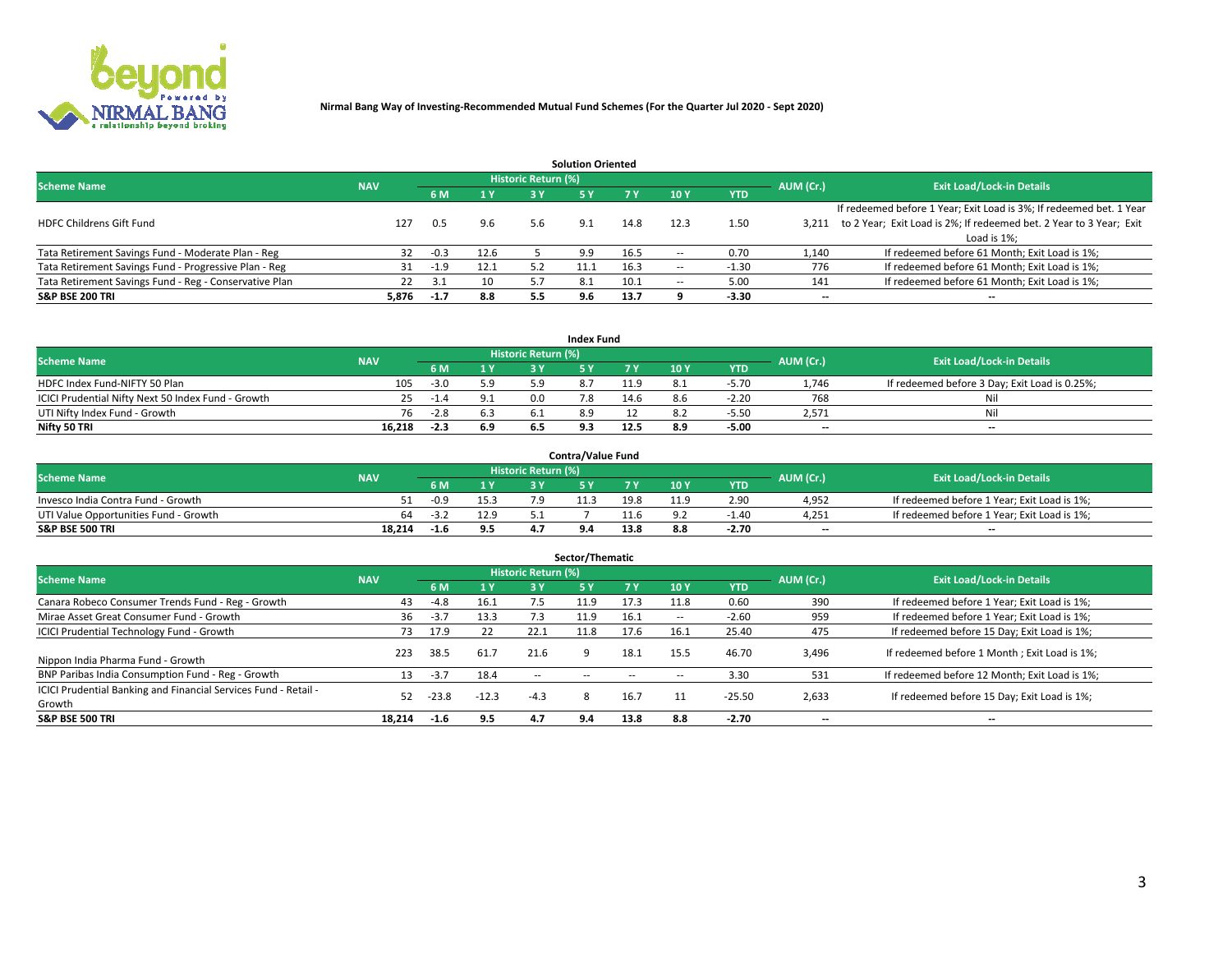

| <b>Dynamic Asset Allocation Funds</b>                   |            |        |                 |                            |     |        |                          |            |           |                                                 |  |  |  |  |
|---------------------------------------------------------|------------|--------|-----------------|----------------------------|-----|--------|--------------------------|------------|-----------|-------------------------------------------------|--|--|--|--|
| <b>Scheme Name</b>                                      | <b>NAV</b> |        |                 | <b>Historic Return (%)</b> |     |        |                          |            | AUM (Cr.) | <b>Exit Load/Lock-in Details</b>                |  |  |  |  |
|                                                         |            | 6 M    | 1 Y             |                            |     |        | $-10Y$                   | <b>YTD</b> |           |                                                 |  |  |  |  |
| ICICI Prudential Balanced Advantage Fund - Reg - Growth |            | 1.0    | 10 <sup>1</sup> | 6.5                        | 8.7 | 12.8   | 11.1                     | 0.70       | 26,139    | If redeemed before 1 Year; Exit Load is 1%;     |  |  |  |  |
| Invesco India Dynamic Equity Fund - Growth              | 30         | $-2.4$ | 5.9             | 2.9                        |     | 11.8   |                          | $-0.80$    | 757       | If redeemed before 3 Month; Exit Load is 0.25%; |  |  |  |  |
| Nippon India Balanced Advantage Fund - Growth           | 95         | $-0.9$ | 6.6             | 4.8                        | 7.8 |        |                          | 0.30       | 2,876     | If redeemed before 12 Month; Exit Load is 1%;   |  |  |  |  |
| SBI Dynamic Asset Allocation Fund - Reg - Growth        | 14         | $-0.2$ | 3.3             | 3.9                        |     | $\sim$ | $\overline{\phantom{a}}$ | $-2.80$    | 593       | If redeemed before 12 Month; Exit Load is 1%;   |  |  |  |  |
| NIFTY 50 Hybrid Composite Debt 65:35 Index              | 10,673     | 1.9    | 9.9             | 7.8                        | 9.7 | 11.9   | 9.2                      | 1.00       | $- -$     | $- -$                                           |  |  |  |  |

| <b>Hybrid Aggressive</b>                        |            |        |      |                     |      |            |                          |            |                          |                                               |  |  |  |  |
|-------------------------------------------------|------------|--------|------|---------------------|------|------------|--------------------------|------------|--------------------------|-----------------------------------------------|--|--|--|--|
| <b>Scheme Name</b>                              | <b>NAV</b> |        |      | Historic Return (%) |      |            |                          |            | AUM (Cr.)                | <b>Exit Load/Lock-in Details</b>              |  |  |  |  |
|                                                 |            | 6 M    | 1 Y  | RУ                  |      | 7 V        | 10Y                      | <b>YTD</b> |                          |                                               |  |  |  |  |
| Canara Robeco Equity Hybrid Fund - Growth       | 175        | 0.4    | 15.2 |                     | 10.1 | 15.2       |                          | 4.20       | 3,231                    | If redeemed before 1 Year; Exit Load is 1%;   |  |  |  |  |
| SBI Equity Hybrid Fund - Growth                 | 143        | $-4.1$ | 8.1  | 6.8                 | 8.9  | 14.9       | 10.7                     | $-2.00$    | 31,434                   | If redeemed before 12 Month; Exit Load is 1%; |  |  |  |  |
| Mirae Asset Hybrid - Equity Fund - Reg - Growth | 16         | 0.2    | 9.1  |                     | 10.2 | $\sim$ $-$ | $\overline{\phantom{a}}$ | -0.90      | 3,645                    | If redeemed before 1 Year; Exit Load is 1%;   |  |  |  |  |
| ICICI Prudential Equity & Debt Fund - Growth    | 134        | -1.2   | 6.2  |                     |      | 14.2       | 11.8                     | $-4.10$    | 17,403                   | If redeemed before 1 Year; Exit Load is 1%;   |  |  |  |  |
| NIFTY 50 Hybrid Composite Debt 65:35 Index      | 10.673     | 1.9    | 9.9  |                     |      | 11.9       |                          | 1.00       | $\overline{\phantom{a}}$ | $- -$                                         |  |  |  |  |

| Arbitrage Fund                             |            |           |     |                     |  |        |     |            |           |                                                 |  |  |  |  |
|--------------------------------------------|------------|-----------|-----|---------------------|--|--------|-----|------------|-----------|-------------------------------------------------|--|--|--|--|
| <b>Scheme Name</b>                         | <b>NAV</b> |           |     | Historic Return (%) |  |        |     |            | AUM (Cr.) | <b>Exit Load/Lock-in Details</b>                |  |  |  |  |
|                                            |            | 1 M.      | 3 M | 6 M                 |  |        |     | <b>YTD</b> |           |                                                 |  |  |  |  |
| IDFC Arbitrage Fund - Reg - Growth         |            | 25<br>0.9 |     |                     |  |        |     | 3.90       | 7,596     | If redeemed before 1 Month; Exit Load is 0.25%; |  |  |  |  |
| Kotak Equity Arbitrage Fund - Reg - Growth |            | 28        |     |                     |  |        |     | 4.50       | 15,364    | If redeemed before 30 Day; Exit Load is 0.25%;  |  |  |  |  |
| Tata Arbitrage Fund - Reg - Growth         |            |           | 2.4 |                     |  | $\sim$ | $-$ | 5.40       | 2,125     | If redeemed before 30 Day; Exit Load is 0.25%;  |  |  |  |  |
| Nippon India Arbitrage Fund - Growth       |            | 20        |     |                     |  |        |     | 4.60       | 7,576     | If redeemed before 1 Month; Exit Load is 0.25%; |  |  |  |  |

| Overnight Fund                                      |            |           |     |                            |     |           |            |                 |           |                                  |  |  |  |  |
|-----------------------------------------------------|------------|-----------|-----|----------------------------|-----|-----------|------------|-----------------|-----------|----------------------------------|--|--|--|--|
| <b>Scheme Name</b>                                  | <b>NAV</b> |           |     | <b>Historic Return (%)</b> |     |           | <b>YTM</b> | Avg             | AUM (Cr.) | <b>Exit Load/Lock-in Details</b> |  |  |  |  |
|                                                     |            | <b>1W</b> | 2W  | 1 M.                       | 3 M | <b>1Y</b> |            | <b>Maturity</b> |           |                                  |  |  |  |  |
| Aditya Birla Sun Life Overnight Fund - Reg - Growth | 1,091      | 2.8       | 2.9 | 2.9                        | 2.9 |           | 3.24       | 0.00            | 6,538     | Nil                              |  |  |  |  |
| HDFC Overnight Fund - Growth                        | 2,988      |           | 2.9 | 2.9                        | 2.9 |           | 3.15       | 0.01            | 13,165    | Nil                              |  |  |  |  |
| ICICI Prudential Overnight Fund - Reg - Growth      | 109        | 2.9       | 2.9 |                            | 2.9 |           | 3.26375    | 0.01            | 8,645     | Nil                              |  |  |  |  |
| Nippon India Overnight Fund - Reg - Growth          | 108        | 2.9       |     |                            | 2.9 |           | 3.17       | 0.01            | 4,508     | Nil                              |  |  |  |  |
| Kotak Overnight Fund - Reg - Growth                 | 1.077      | 2.8       | 2.9 |                            | 2.9 |           |            | 0.01            | 4,494     | Nil                              |  |  |  |  |
| <b>CRISIL Liquid Fund Index</b>                     | $- -$      | 4.2       | 4.2 | 4.1                        | 4.1 | 5.4       | --         | $- -$           | $-$       | $- -$                            |  |  |  |  |

### **Overnight Fund**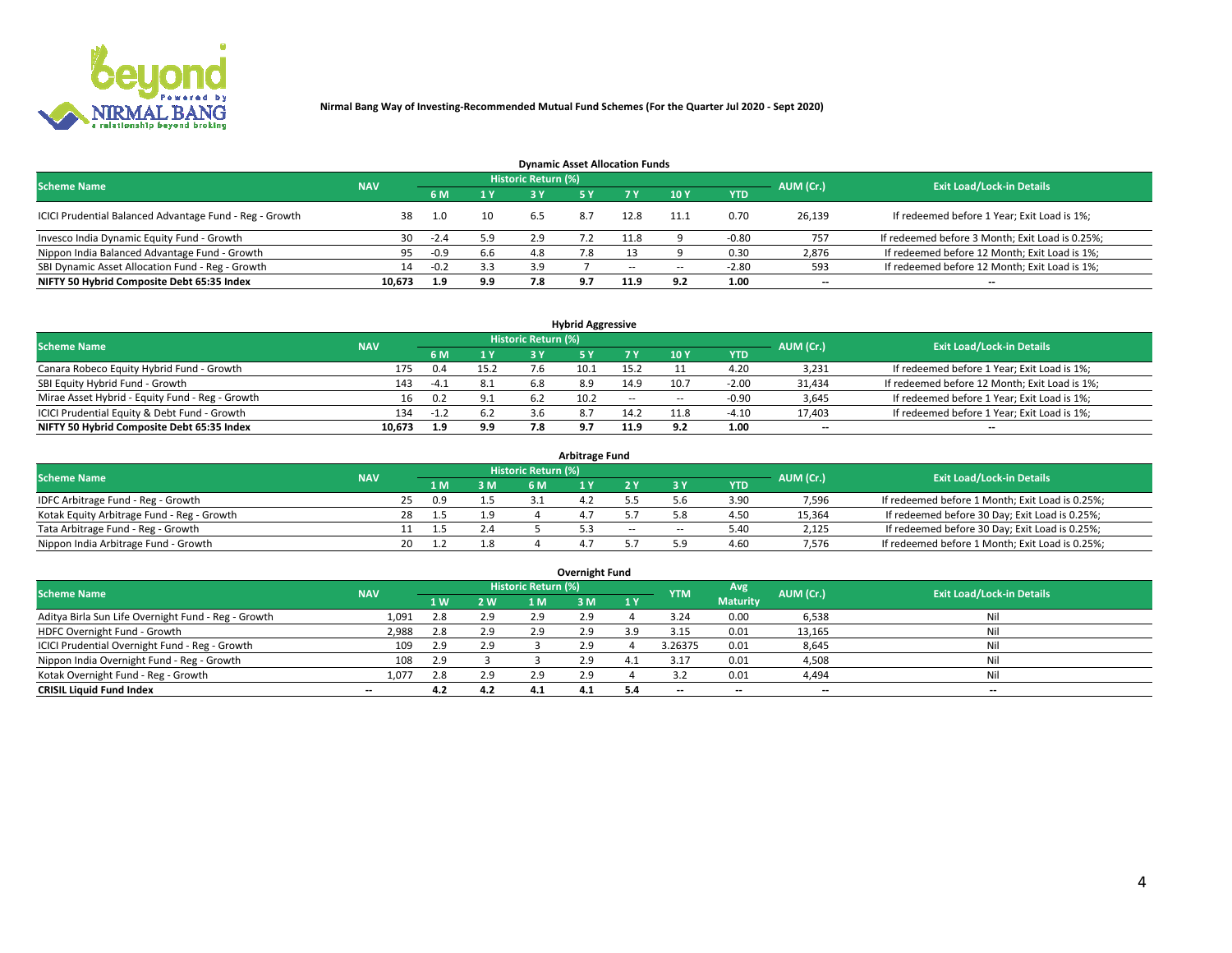

|                                                  |            |     |     |                     | <b>Liquid Funds</b> |     |            |                 |           |                                  |
|--------------------------------------------------|------------|-----|-----|---------------------|---------------------|-----|------------|-----------------|-----------|----------------------------------|
| <b>Scheme Name</b>                               | <b>NAV</b> |     |     | Historic Return (%) |                     |     | <b>YTM</b> | Avg             | AUM (Cr.) | <b>Exit Load/Lock-in Details</b> |
|                                                  |            | 4W  | 2 W | 1 M                 | M                   | 1 Y |            | <b>Maturity</b> |           |                                  |
| Aditya Birla Sun Life Liquid Fund - Reg - Growth | 323        |     | 3.5 | 3.3                 |                     |     | 3.63       | 0.10            | 38,375    | *Ref Footnote                    |
| ICICI Prudential Liquid Fund - Reg - Growth      | 298        | 3.3 | 3.4 |                     |                     |     | 3.64078    | 0.11            | 54,835    | *Ref Footnote                    |
| Kotak Liquid Fund - Reg - Growth                 | 4,066      |     | 3.4 |                     |                     | 4.9 | 3.49       | 0.10            | 32,611    | *Ref Footnote                    |
| Nippon India Liquid Fund - Growth                | 4,907      | 3.3 | 3.5 |                     |                     |     | 3.51       | 0.12            | 29,334    | *Ref Footnote                    |
| Mahindra Manulife Liquid Fund - Reg - Growth     | 1,304      | 3.5 | 3.6 | 3.5                 |                     |     |            | 0.10            | 2,032     | *Ref Footnote                    |
| <b>CRISIL Liquid Fund Index</b>                  | $- -$      | 4.2 | 4.2 | 4.1                 | 4.1                 |     | --         | $- -$           | --        | $- -$                            |

| <b>Ultra Short Fund</b>                      |            |      |     |                            |     |        |            |                 |                          |                                  |  |  |  |
|----------------------------------------------|------------|------|-----|----------------------------|-----|--------|------------|-----------------|--------------------------|----------------------------------|--|--|--|
| <b>Scheme Name</b>                           | <b>NAV</b> |      |     | <b>Historic Return (%)</b> |     |        | <b>YTM</b> | Avg             | AUM (Cr.)                | <b>Exit Load/Lock-in Details</b> |  |  |  |
|                                              |            | 1 M. | 3 M | 6 M                        |     | 3 Y    |            | <b>Maturity</b> |                          |                                  |  |  |  |
| HDFC Ultra Short Term Fund - Reg - Growth    |            | 4.2  | b.b |                            |     | $\sim$ | 4.57       | 0.58            | 10.760                   | Nil                              |  |  |  |
| L&T Ultra Short Term Fund - Growth           | 34         |      |     |                            |     |        |            | 0.45            | 2,095                    | Nil                              |  |  |  |
| <b>NIFTY Ultra Short Duration Debt Index</b> | 4,163      | 4.1  | 4.8 |                            | כ.ס |        | $-$        | $- -$           | $\overline{\phantom{a}}$ | $-$                              |  |  |  |

| <b>Monev Market Fund</b>                                |            |      |     |                     |     |                          |                          |                 |                          |                                  |  |  |  |  |
|---------------------------------------------------------|------------|------|-----|---------------------|-----|--------------------------|--------------------------|-----------------|--------------------------|----------------------------------|--|--|--|--|
| <b>Scheme Name</b>                                      | <b>NAV</b> |      |     | Historic Return (%) |     |                          | <b>YTM</b>               | Avg             | AUM (Cr.)                | <b>Exit Load/Lock-in Details</b> |  |  |  |  |
|                                                         |            | 1 M  | 3 M | 6 M                 |     | 3 Y                      |                          | <b>Maturity</b> |                          |                                  |  |  |  |  |
| Aditya Birla Sun Life Money Manager Fund - Reg - Growth | 278        | -4.6 | 6.5 | 8.1                 | 7.4 | 7.8                      | 3.98                     | 0.52            | 9,611                    | Nil                              |  |  |  |  |
| HDFC Money Market Fund - Growth                         | 4.319      | -4.5 | 6.1 |                     |     |                          | 4.04                     | 0.53            | 9,713                    | Nil                              |  |  |  |  |
| Tata Money Market Fund - Reg - Growth                   | 3,551      | 4.1  |     |                     |     |                          | 4.07458                  | 0.48            | 535                      | Nil                              |  |  |  |  |
| <b>CRISIL Liquid Fund Index</b>                         | $- -$      | 4.1  | 4.1 | 4.8                 | 5.4 | $\overline{\phantom{a}}$ | $\overline{\phantom{a}}$ | $-$             | $\overline{\phantom{a}}$ | $- -$                            |  |  |  |  |

|                                       |            |       |     |                     | <b>Short Term Fund</b> |    |      |                 |           |                                  |
|---------------------------------------|------------|-------|-----|---------------------|------------------------|----|------|-----------------|-----------|----------------------------------|
| <b>Scheme Name</b>                    | <b>NAV</b> |       |     | Historic Return (%) |                        |    | YTM  | Avg             | AUM (Cr.) | <b>Exit Load/Lock-in Details</b> |
|                                       |            | 1 M . | 3 M | 6 M                 |                        | 2V |      | <b>Maturity</b> |           |                                  |
| HDFC Short Term Debt Fund - Growth    |            | -3.6  |     | 10.3                | 10.4                   |    | 17.د |                 | 12,737    | M                                |
| Nippon India Short Term Fund - Growth | 39         | - 11  | 9.2 |                     |                        |    | 0.42 | 2.63            | 8,291     | N                                |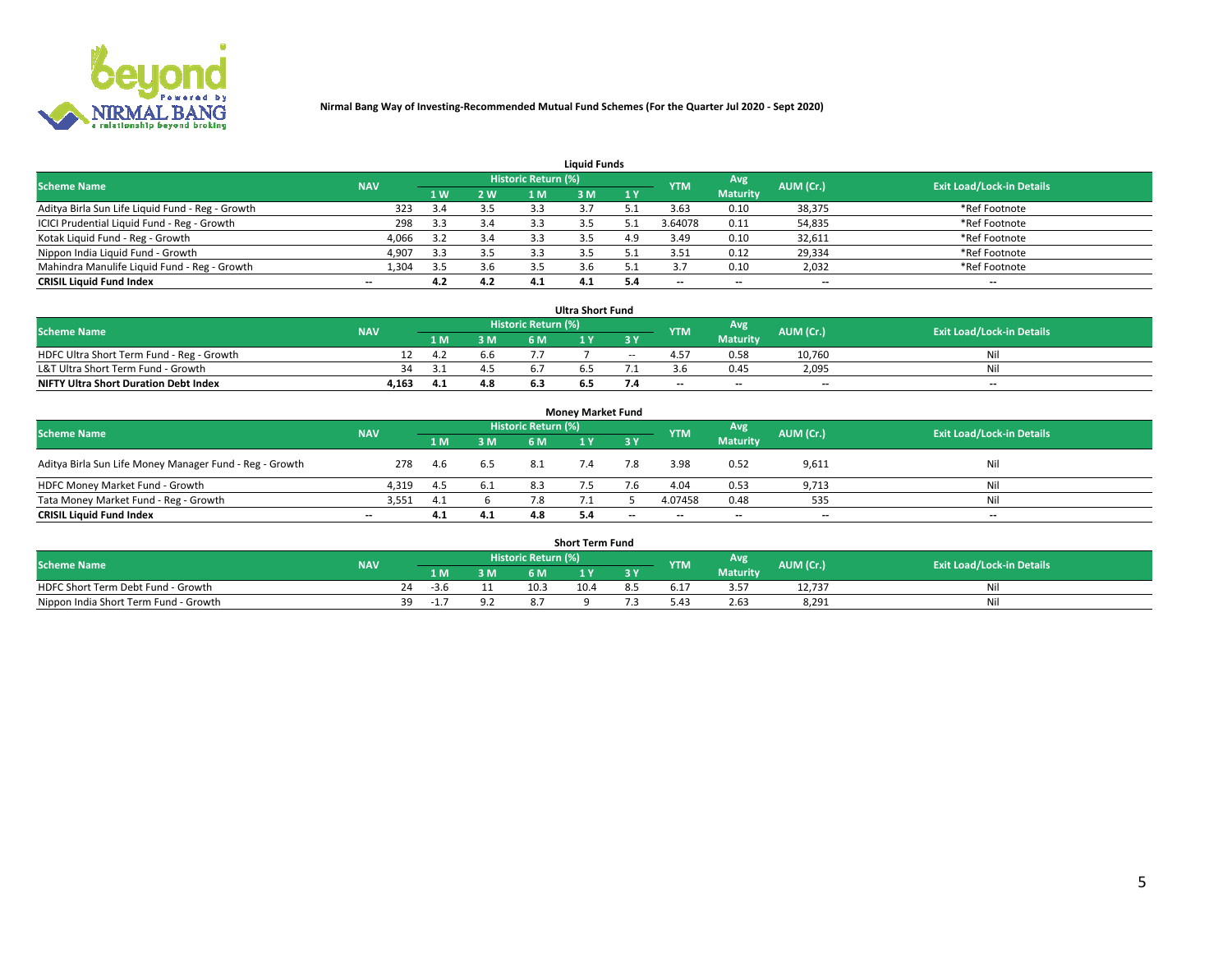

|                                           | <b>Low Duration Fund</b> |     |     |                     |  |  |            |                 |           |                                  |  |  |  |  |  |
|-------------------------------------------|--------------------------|-----|-----|---------------------|--|--|------------|-----------------|-----------|----------------------------------|--|--|--|--|--|
| <b>Scheme Name</b>                        | <b>NAV</b>               |     |     | Historic Return (%) |  |  | <b>YTM</b> | Avg             | AUM (Cr.) | <b>Exit Load/Lock-in Details</b> |  |  |  |  |  |
|                                           |                          | 1 M | 3 M |                     |  |  |            | <b>Maturity</b> |           |                                  |  |  |  |  |  |
| Axis Treasury Advantage Fund - Growth     | 2.339                    |     | 8.2 |                     |  |  | 4.18       | 0.95            | 6.334     | Nil                              |  |  |  |  |  |
| Canara Robeco Savings Fund - Reg - Growth |                          | 1.8 |     |                     |  |  | 3.98       | 1.02            | 1,200     | Nil                              |  |  |  |  |  |
| IDFC Low Duration Fund - Reg - Growth     | 30                       |     |     |                     |  |  | 4.01       | 1.01            | 5,326     | Nil                              |  |  |  |  |  |

| <b>Banking &amp; PSU Bond Funds</b>                 |            |    |        |     |                     |      |     |            |                 |           |                                  |  |  |  |
|-----------------------------------------------------|------------|----|--------|-----|---------------------|------|-----|------------|-----------------|-----------|----------------------------------|--|--|--|
| <b>Scheme Name</b>                                  | <b>NAV</b> |    |        |     | Historic Return (%) |      |     | <b>YTM</b> | Avg             | AUM (Cr.) | <b>Exit Load/Lock-in Details</b> |  |  |  |
|                                                     |            |    | 1 M    | 3 M | 6 M                 |      | 3 V |            | <b>Maturity</b> |           |                                  |  |  |  |
| HDFC Banking and PSU Debt Fund - Reg - Growth       |            |    | $-2.6$ |     |                     | 10.1 |     | 6.05       | 3.44            | 7,544     | Ni                               |  |  |  |
| Kotak Banking and PSU Debt Fund - Reg - Growth      |            | 49 | $-7.0$ |     |                     |      | 8.4 |            | 4.37            | 7,830     | Ni                               |  |  |  |
| Nippon India Banking & PSU Debt Fund - Reg - Growth |            | 16 | -5.6   |     | 10.7                | 10.2 | 8.4 | 4.98       | 3.35            | 5.425     | Ni                               |  |  |  |

| <b>Corporate Bond Funds</b>                         |            |         |      |                     |      |  |            |                 |           |                                                |  |  |  |  |
|-----------------------------------------------------|------------|---------|------|---------------------|------|--|------------|-----------------|-----------|------------------------------------------------|--|--|--|--|
| <b>Scheme Name</b>                                  | <b>NAV</b> |         |      | Historic Return (%) |      |  | <b>YTM</b> | Avg             | AUM (Cr.) | <b>Exit Load/Lock-in Details</b>               |  |  |  |  |
|                                                     |            |         | 3 M  | 6 M                 |      |  |            | <b>Maturity</b> |           |                                                |  |  |  |  |
| ICICI Prudential Corporate Bond Fund - Reg - Growth |            | -b.i    |      | 10.5                | 10.1 |  | 5.19       | 3.82            | 17.389    | Nil                                            |  |  |  |  |
| L&T Triple Ace Bond Fund - Reg - Growth             |            | $-22.0$ | 3.9  | $\circ$             | 10.5 |  | 6.31       | 8.02            | 4,580     | If redeemed before 3 Month; Exit Load is 0.5%; |  |  |  |  |
| Kotak Corporate Bond Fund - Std - Growth            | 2.813      | $-0.4$  | 10.4 |                     |      |  |            | 2.11            | 5,267     | Nil                                            |  |  |  |  |

| Credit Risk Fund                           |            |    |        |      |                            |  |           |            |                 |           |                                                                       |  |  |  |
|--------------------------------------------|------------|----|--------|------|----------------------------|--|-----------|------------|-----------------|-----------|-----------------------------------------------------------------------|--|--|--|
| <b>Scheme Name</b>                         | <b>NAV</b> |    |        |      | <b>Historic Return (%)</b> |  |           | <b>YTM</b> | Avg             | AUM (Cr.) | <b>Exit Load/Lock-in Details</b>                                      |  |  |  |
|                                            |            |    | 1 M    | 3 M  | 6 M                        |  | <b>3Y</b> |            | <b>Maturity</b> |           |                                                                       |  |  |  |
| ICICI Prudential Credit Risk Fund - Growth |            | 23 | 1.4    | 11.3 |                            |  |           | 8.94       | 2.93            | 6,556     | If redeemed before 1 Year; Exit Load is 1%;                           |  |  |  |
| HDFC Credit Risk Debt Fund - Reg - Growth  |            |    | $-2.4$ | 14.3 | 6.4                        |  | 6.9       | 9.81       | 3.07            | 6,258     | If redeemed before 12 Month; Exit Load is 1%; If redeemed bet. 12     |  |  |  |
|                                            |            |    |        |      |                            |  |           |            |                 |           | Month to 18 Month; Exit Load is 0.5%;                                 |  |  |  |
|                                            |            |    |        |      |                            |  |           |            |                 |           | If redeemed before 12 Month; Exit Load is 3%; If redeemed bet. 12     |  |  |  |
| SBI Credit Risk Fund - Growth              |            |    | $-0.2$ |      |                            |  |           | '.97       | 3.61            |           | 3,848 Month to 24 Month; Exit Load is 1.5%; If redeemed bet. 24 Month |  |  |  |
|                                            |            |    |        |      |                            |  |           |            |                 |           | to 36 Month; Exit Load is 0.75%;                                      |  |  |  |

| <b>Floater Fund</b>                      |            |  |      |      |                       |      |   |            |                 |           |                                  |
|------------------------------------------|------------|--|------|------|-----------------------|------|---|------------|-----------------|-----------|----------------------------------|
| <b>Scheme Name</b>                       | <b>NAV</b> |  |      |      | Historic Return (%) \ |      |   | <b>YTM</b> | Avg             | AUM (Cr.) | <b>Exit Load/Lock-in Details</b> |
|                                          |            |  | 1 M  | ЗM   | 6 M                   | - 17 | . |            | <b>Maturity</b> |           |                                  |
| Nippon India Floating Rate Fund - Growth |            |  | $-L$ | 10.6 |                       | 10.4 |   |            | 2.87            | 13,568    | NL                               |